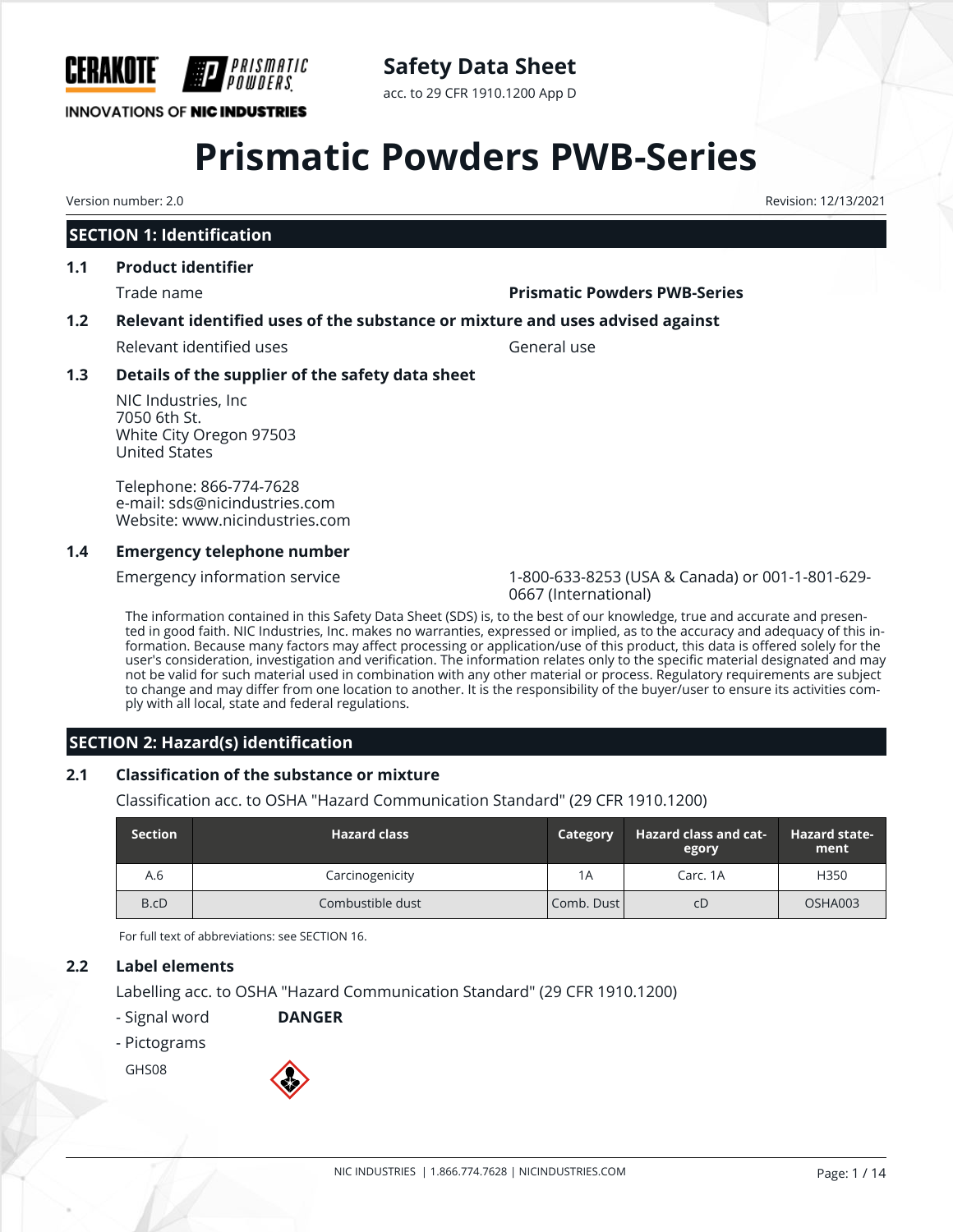

acc. to 29 CFR 1910.1200 App D

# **INNOVATIONS OF NIC INDUSTRIES**

# **Prismatic Powders PWB-Series**

Version number: 2.0 Revision: 12/13/2021

| - Hazard statements        |                                                                            |
|----------------------------|----------------------------------------------------------------------------|
| H350                       | May cause cancer.                                                          |
| OSHA003                    | May form combustible dust concentrations in air.                           |
| - Precautionary statements |                                                                            |
| P <sub>201</sub>           | Obtain special instructions before use.                                    |
| P280                       | Wear protective gloves/protective clothing/eye protection/face protection. |
| P308+P313                  | If exposed or concerned: Get medical advice/attention.                     |
| P405                       | Store locked up.                                                           |
| P501                       | Dispose of contents/container to industrial combustion plant.              |
|                            |                                                                            |

- Hazardous ingredients for labelling entity carbon black

#### **2.3 Other hazards**

Dust explosion hazards.

Hazards not otherwise classified

Safety data sheet available on request.

### **SECTION 3: Composition/information on ingredients**

#### **3.1 Substances**

Not relevant (mixture)

#### **3.2 Mixtures**

.

#### Description of the mixture

| Name of substance | Identifier           | $Wt\%$  |
|-------------------|----------------------|---------|
| Titanium dioxide  | CAS No<br>13463-67-7 | $1 - 5$ |
| Carbon black      | CAS No<br>1333-86-4  | $1 - 5$ |

\*\* Trade Secret: In accordance with OSHA Hazard Communication Standard 29 CFR 1910.1200(i) and in accordance with the United Nations Globally Harmonized System of Classification and Labeling of Chemicals (GHS), the specific identity and/or exact percentage (concentration) of the composition has been withheld as a "Trade Secret."

## **SECTION 4: First-aid measures**

#### **4.1 Description of first-aid measures**

#### General notes

Do not leave affected person unattended. Remove victim out of the danger area. Keep affected person warm, still and covered. Take off immediately all contaminated clothing. In all cases of doubt, or when symptoms persist, seek medical advice. In case of unconsciousness place person in the recovery position. Never give anything by mouth.

#### Following inhalation

If breathing is irregular or stopped, immediately seek medical assistance and start first aid actions. Provide fresh air.

#### Following skin contact

Brush off loose particles from skin. Rinse skin with water/shower.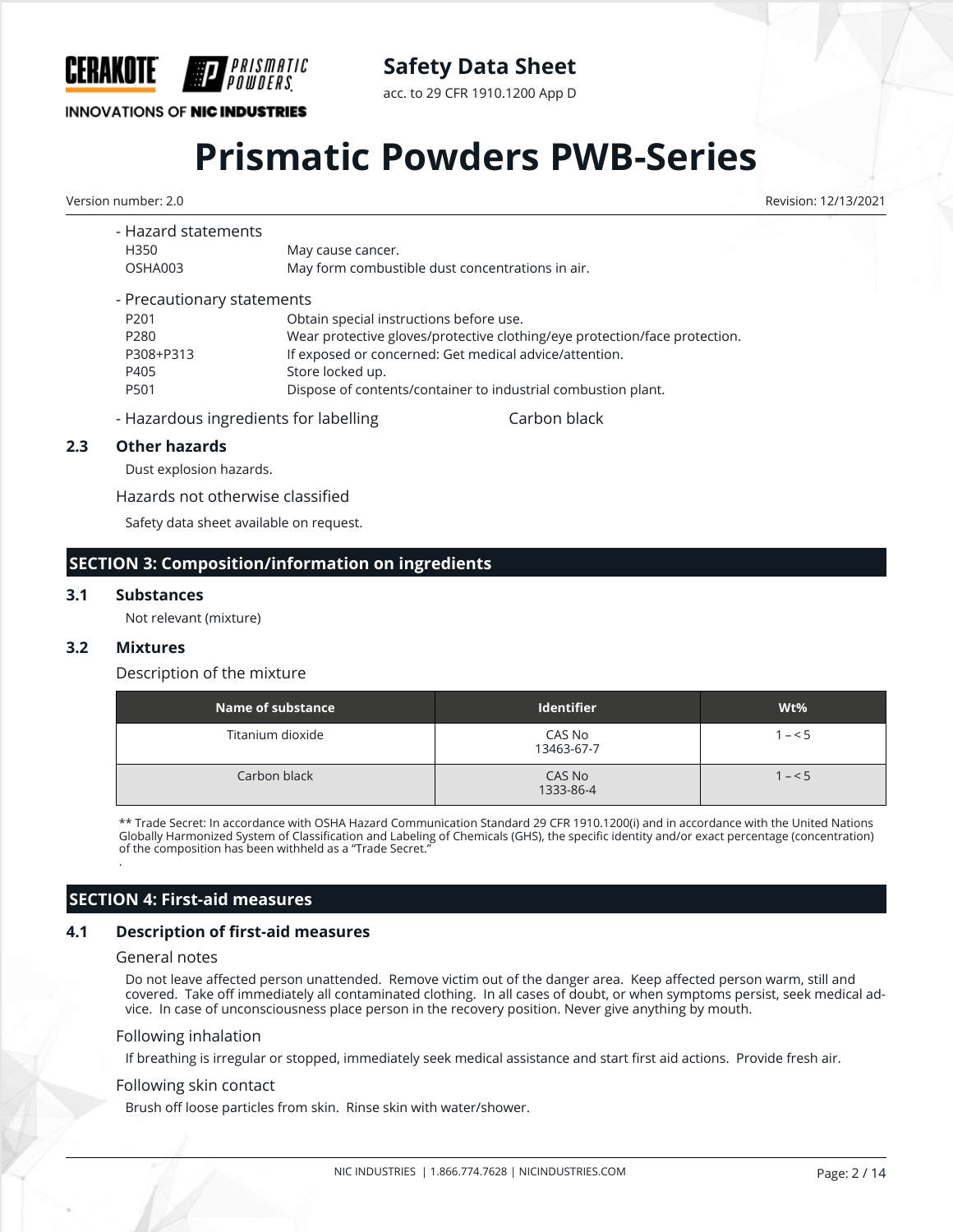

**Safety Data Sheet**

acc. to 29 CFR 1910.1200 App D

# **Prismatic Powders PWB-Series**

Version number: 2.0 Revision: 12/13/2021

#### Following eye contact

Remove contact lenses, if present and easy to do. Continue rinsing. Irrigate copiously with clean, fresh water for at least 10 minutes, holding the eyelids apart.

#### Following ingestion

Rinse mouth with water (only if the person is conscious). Do NOT induce vomiting.

**4.2 Most important symptoms and effects, both acute and delayed**

Symptoms and effects are not known to date.

#### **4.3 Indication of any immediate medical attention and special treatment needed** None.

#### **SECTION 5: Fire-fighting measures**

#### **5.1 Extinguishing media**

Suitable extinguishing media

Water, Foam, ABC-powder

#### **5.2 Special hazards arising from the substance or mixture**

Danger of dust explosion.

#### **5.3 Advice for firefighters**

In case of fire and/or explosion do not breathe fumes. Coordinate firefighting measures to the fire surroundings. Do not allow firefighting water to enter drains or water courses. Collect contaminated firefighting water separately. Fight fire with normal precautions from a reasonable distance.

## **SECTION 6: Accidental release measures**

#### **6.1 Personal precautions, protective equipment and emergency procedures**

For non-emergency personnel

Remove persons to safety.

#### For emergency responders

Wear breathing apparatus if exposed to vapors/dust/aerosols/gases.

#### **6.2 Environmental precautions**

Keep away from drains, surface and ground water. Retain contaminated washing water and dispose of it.

#### **6.3 Methods and material for containment and cleaning up**

Advice on how to contain a spill

Covering of drains. Take up mechanically.

Advice on how to clean up a spill

Take up mechanically.

Other information relating to spills and releases

Place in appropriate containers for disposal. Ventilate affected area.

#### **6.4 Reference to other sections**

Personal protective equipment: see section 8. Incompatible materials: see section 10. Disposal considerations: see section 13.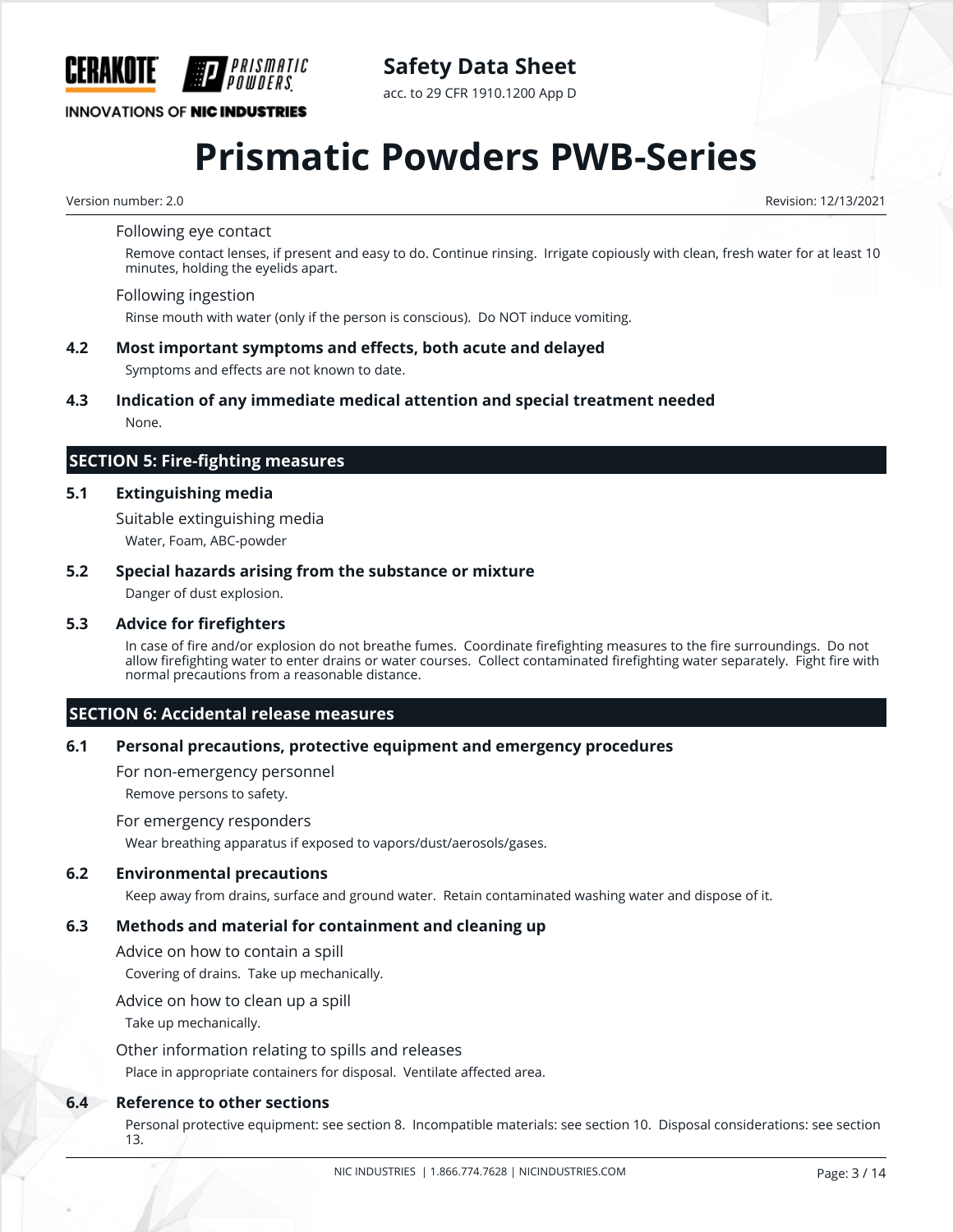

acc. to 29 CFR 1910.1200 App D

# **INNOVATIONS OF NIC INDUSTRIES**

# **Prismatic Powders PWB-Series**

Version number: 2.0 Revision: 12/13/2021

# **SECTION 7: Handling and storage**

#### **7.1 Precautions for safe handling**

#### Recommendations

#### - Measures to prevent fire as well as aerosol and dust generation

Use local and general ventilation. Take precautionary measures against static discharge. Use only in well-ventilated areas. Only vacuum cleaners containing no ignition sources may be used for combustible dusts. Ground/bond container and receiving equipment. Use explosion-proof electrical/ventilating/lighting/equipment. Use only non-sparking tools.

#### - Specific notes/details

Layers, deposits and heaps of combustible dust must be considered, like any other source which can form a hazardous explosive atmosphere. Dust deposits may accumulate on all deposition surfaces in a technical room. The product in the delivered form is not dust explosion capable; the enrichment of fine dust however leads to the danger of dust explosion. Danger of dust explosion.

#### Advice on general occupational hygiene

Wash hands after use. Do not eat, drink and smoke in work areas. Remove contaminated clothing and protective equipment before entering eating areas. Never keep food or drink in the vicinity of chemicals. Never place chemicals in containers that are normally used for food or drink. Keep away from food, drink and animal feedingstuffs.

#### **7.2 Conditions for safe storage, including any incompatibilities**

Managing of associated risks

#### - Explosive atmospheres

Removal of dust deposits. Only vacuum cleaners containing no ignition sources may be used for combustible dusts.

- Ventilation requirements

Use local and general ventilation. Ground/bond container and receiving equipment.

#### **7.3 Specific end use(s)**

See section 16 for a general overview.

# **SECTION 8: Exposure controls/personal protection**

## **8.1 Control parameters**

| Occupational exposure limit values (Workplace Exposure Limits) |              |                                                      |               |                 |                     |                           |                      |                            |       |                                           |                    |                            |
|----------------------------------------------------------------|--------------|------------------------------------------------------|---------------|-----------------|---------------------|---------------------------|----------------------|----------------------------|-------|-------------------------------------------|--------------------|----------------------------|
|                                                                | Coun-<br>try | Name of agent                                        | <b>CAS No</b> | Identi-<br>fier | <b>TWA</b><br>[ppm] | <b>TWA</b><br>[ $mg/m3$ ] | <b>STEL</b><br>[ppm] | <b>STEL</b><br>[ $mg/m3$ ] | [ppm] | <b>Ceiling-C Ceiling-C</b><br>[ $mg/m3$ ] | Nota-<br>tion      | <b>Source</b>              |
|                                                                | US.          | Particulates not<br>otherwise classi-<br>fied        |               | <b>REL</b>      |                     |                           |                      |                            |       |                                           | appx-D             | <b>NIOSH</b><br><b>REL</b> |
|                                                                | <b>US</b>    | Particulates not<br>otherwise classi-<br>fied (PNOC) |               | <b>PEL</b>      | 1.766               | 15                        |                      |                            |       |                                           | partml,<br>i, dust | 29 CFR<br>1910.100         |
|                                                                | US.          | Particulates not<br>otherwise classi-<br>fied (PNOC) |               | PEL             | 529.5               | 5                         |                      |                            |       |                                           | partml,<br>r, dust | 29 CFR<br>1910.100<br>0    |
|                                                                | <b>US</b>    | Particulates not<br>otherwise regu-<br>lated         |               | PEL (CA)        |                     | 10                        |                      |                            |       |                                           | dust               | Cal/<br><b>OSHA</b><br>PEL |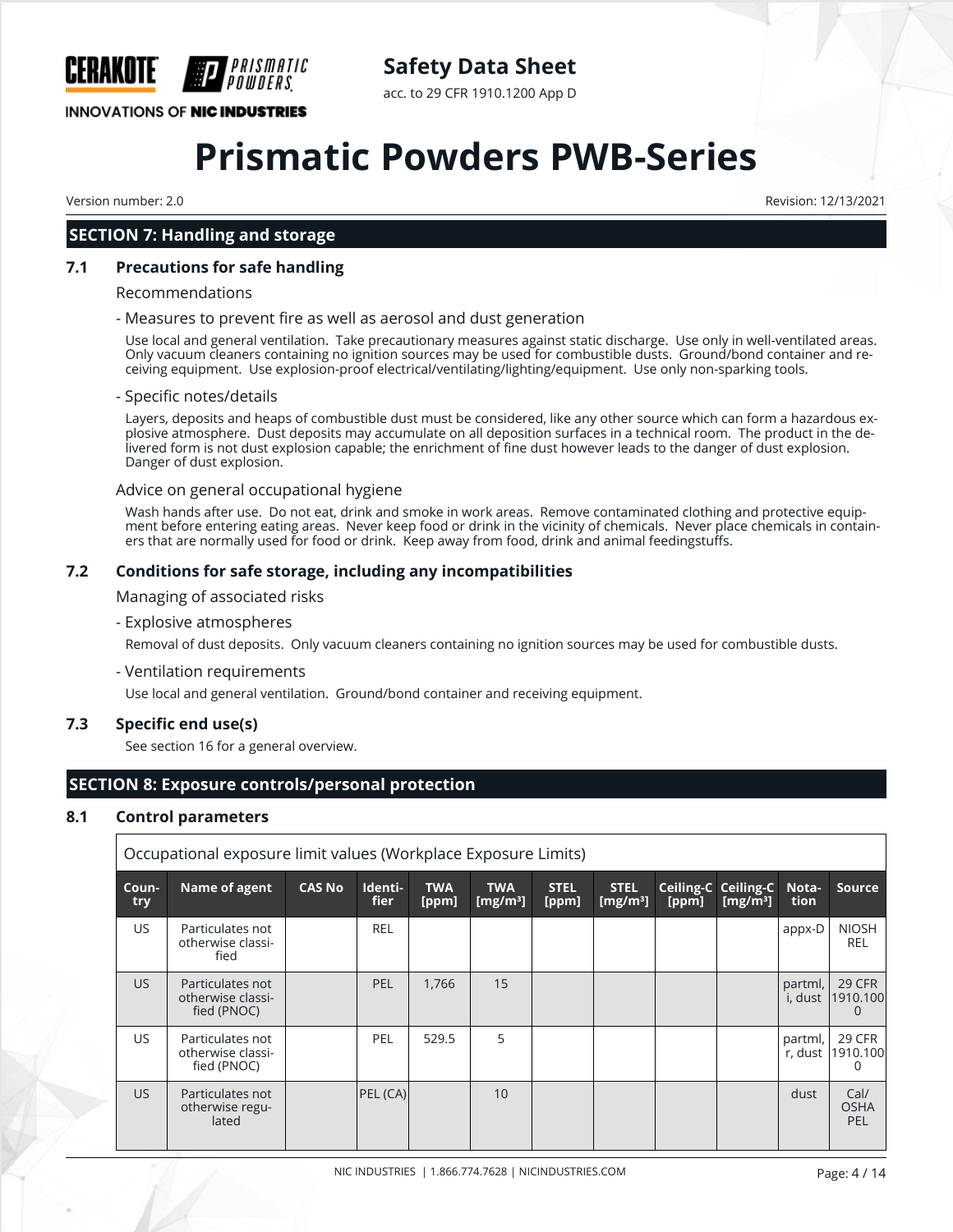

acc. to 29 CFR 1910.1200 App D

**INNOVATIONS OF NIC INDUSTRIES** 

*PRISMATIC<br>Powders* 

# **Prismatic Powders PWB-Series**

 $\overline{\mathsf{r}}$ 

Version number: 2.0 Revision: 12/13/2021

| Occupational exposure limit values (Workplace Exposure Limits) |                                                                                                |                    |                        |                     |                           |                      |                            |                    |                          |                                         |                            |
|----------------------------------------------------------------|------------------------------------------------------------------------------------------------|--------------------|------------------------|---------------------|---------------------------|----------------------|----------------------------|--------------------|--------------------------|-----------------------------------------|----------------------------|
| Coun-<br>try                                                   | Name of agent                                                                                  | <b>CAS No</b>      | Identi-<br><b>fier</b> | <b>TWA</b><br>[ppm] | <b>TWA</b><br>[ $mg/m3$ ] | <b>STEL</b><br>[ppm] | <b>STEL</b><br>[ $mg/m3$ ] | Ceiling-C<br>[ppm] | Ceiling-C<br>[ $mg/m3$ ] | Nota-<br>tion                           | <b>Source</b>              |
| <b>US</b>                                                      | Particulates not<br>otherwise regu-<br>lated                                                   |                    | PEL (CA)               |                     | 5                         |                      |                            |                    |                          | r                                       | Cal/<br><b>OSHA</b><br>PEL |
| <b>US</b>                                                      | Carbon black                                                                                   | 1333-86-4 PEL (CA) |                        |                     | 3.5                       |                      |                            |                    |                          |                                         | Cal/<br><b>OSHA</b><br>PEL |
| US                                                             | Carbon black                                                                                   | 1333-86-4          | PEL                    |                     | 3.5                       |                      |                            |                    |                          |                                         | 29 CFR<br>1910.100<br>0    |
| <b>US</b>                                                      | Carbon black                                                                                   | 1333-86-4          | <b>REL</b>             |                     | 3.5<br>(10 h)             |                      |                            |                    |                          | appx-A,<br>appx-C                       | <b>NIOSH</b><br><b>REL</b> |
| US.                                                            | Carbon black                                                                                   | 1333-86-4          | <b>TLV®</b>            |                     | 3                         |                      |                            |                    |                          | ÷                                       | <b>ACGIH®</b><br>2021      |
| US.                                                            | Carbon black in<br>presence of poly-<br>cyclic aromatic<br>hydrocarbons<br>(PAH <sub>s</sub> ) | 1333-86-4          | <b>REL</b>             |                     | 0.1<br>(10 h)             |                      |                            |                    |                          | PAH <sub>s</sub> .<br>appx-A,<br>appx-C | <b>NIOSH</b><br><b>REL</b> |
| <b>US</b>                                                      | Titanium dioxide                                                                               | 13463-67-7         | <b>TLV®</b>            |                     | 10                        |                      |                            |                    |                          |                                         | <b>ACGIH®</b><br>2021      |
| <b>US</b>                                                      | Titanium dioxide                                                                               | 13463-67-7         | PEL                    |                     | 15                        |                      |                            |                    |                          | i, dust                                 | 29 CFR<br>1910.100<br>0    |
| <b>US</b>                                                      | Titanium dioxide                                                                               | 13463-67-7         | <b>REL</b>             |                     |                           |                      |                            |                    |                          | lowest,<br>appx-A                       | <b>NIOSH</b><br><b>REL</b> |

#### Notation

| appx-A      | NIOSH Potential Occupational Carcinogen (Appendix A)                                                                                                                        |
|-------------|-----------------------------------------------------------------------------------------------------------------------------------------------------------------------------|
| appx-C      | Appendix C - Supplementary Exposure Limits                                                                                                                                  |
| appx-D      | see Appendix D - Substances with No Established RELs                                                                                                                        |
| Ceiling-C   | ceiling value is a limit value above which exposure should not occur                                                                                                        |
| dust        | as dust                                                                                                                                                                     |
|             | inhalable fraction                                                                                                                                                          |
| lowest      | exposure by all routes should be carefully controlled to levels as low as possible                                                                                          |
| <b>PAHs</b> | as polycyclic aromatic hydrocarbons (PAHs)                                                                                                                                  |
| partml      | particles/ml                                                                                                                                                                |
|             | respirable fraction                                                                                                                                                         |
| <b>STEL</b> | short-term exposure limit; a limit value above which exposure should not occur and which is related to a 15-minute period (un-                                              |
|             | less otherwise specified)                                                                                                                                                   |
| <b>TWA</b>  | time-weighted average (long-term exposure limit): measured or calculated in relation to a reference period of 8 hours time-<br>weighted average (unless otherwise specified |

### **8.2 Exposure controls**

#### Appropriate engineering controls

General ventilation.

Individual protection measures (personal protective equipment)

#### Eye/face protection

Wear eye/face protection.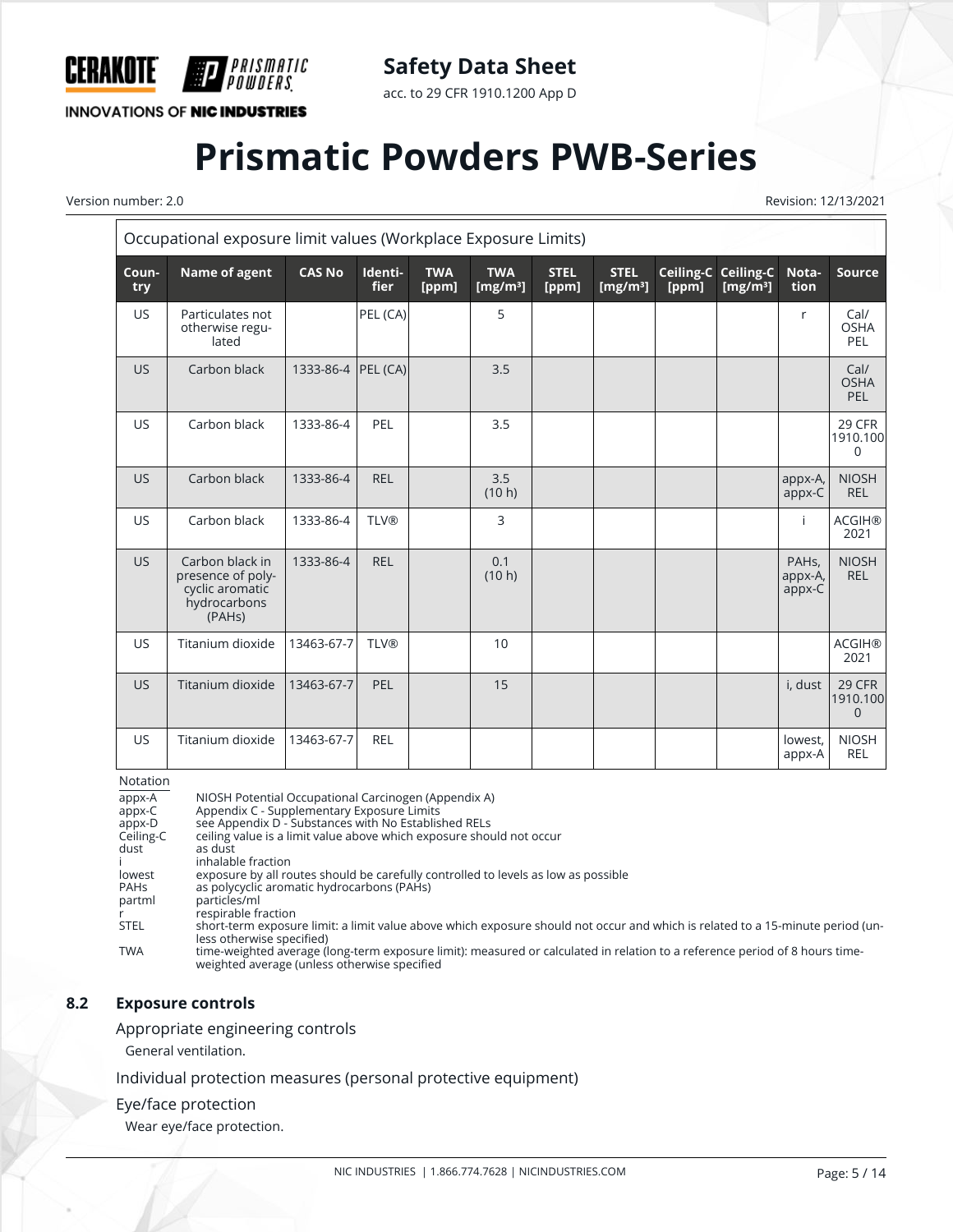

acc. to 29 CFR 1910.1200 App D

# **INNOVATIONS OF NIC INDUSTRIES**

# **Prismatic Powders PWB-Series**

Version number: 2.0 Revision: 12/13/2021

Skin protection

- Hand protection

Wear protective gloves.

- Other protection measures

Take recovery periods for skin regeneration. Preventive skin protection (barrier creams/ointments) is recommended. Wash hands thoroughly after handling.

#### Respiratory protection

Particulate filter device (EN 143).

Environmental exposure controls

Use appropriate container to avoid environmental contamination. Keep away from drains, surface and ground water.

# **SECTION 9: Physical and chemical properties**

# **9.1 Information on basic physical and chemical properties**

#### **Appearance**

| Physical state | Solid (powder) |
|----------------|----------------|
| Color          | Not determined |
| Odor           | Characteristic |

#### **Other safety parameters**

| pH (value)                              | Not applicable        |
|-----------------------------------------|-----------------------|
| Melting point/freezing point            | 1,560 °C              |
| Initial boiling point and boiling range | 3,000 °C at 101.3 kPa |
| Flash point                             | Not applicable        |
| Evaporation rate                        | Not determined        |
| Flammability (solid, gas)               | Non-combustible       |
| Explosion limits of dust clouds         | Not determined        |
| Vapor pressure                          | Not determined        |
| Density                                 | Not determined        |
| Vapor density                           | Not available         |
| Relative density                        | Not available         |
| Solubility(ies)                         | Not determined        |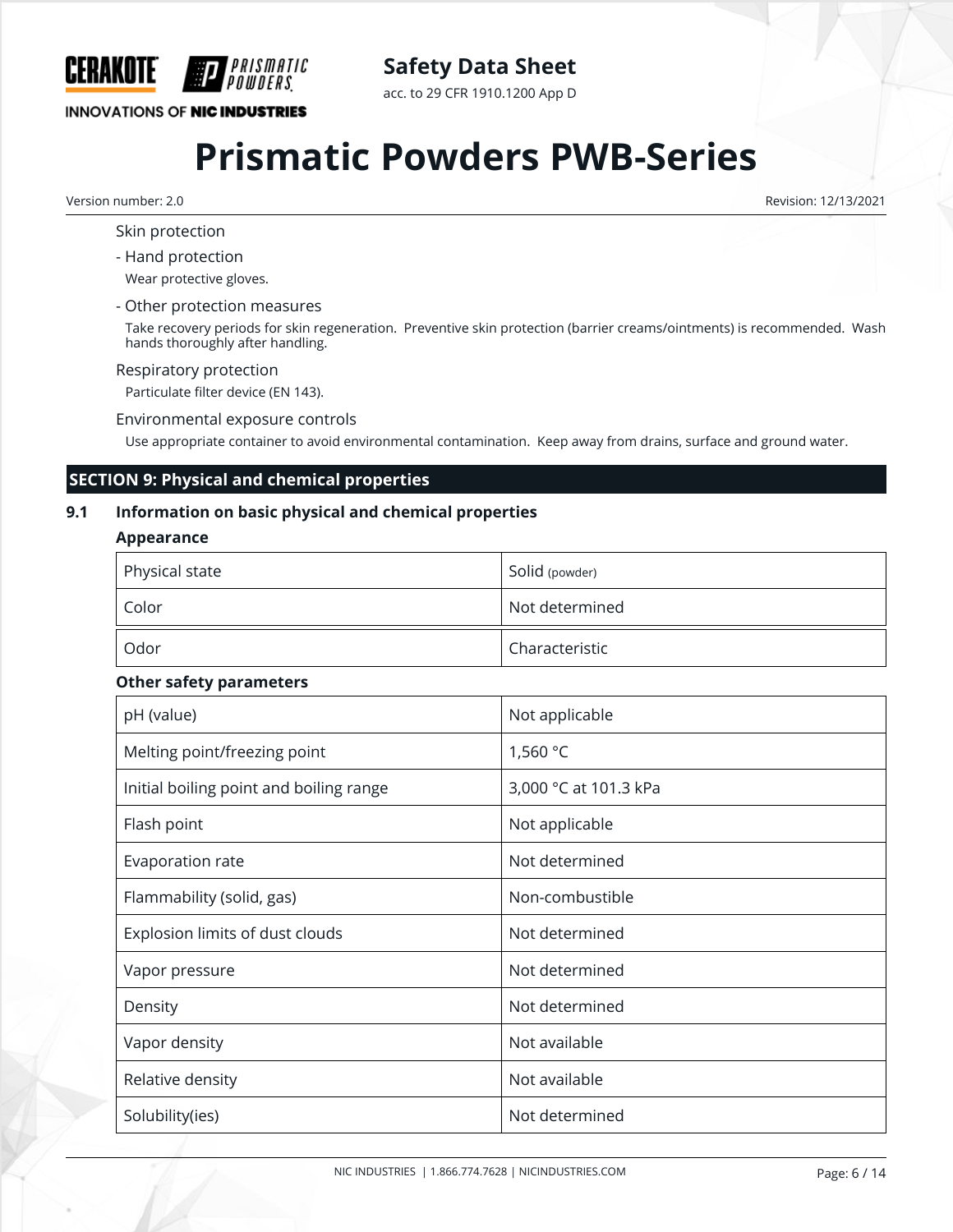

acc. to 29 CFR 1910.1200 App D

# **INNOVATIONS OF NIC INDUSTRIES**

# **Prismatic Powders PWB-Series**

Version number: 2.0 Revision: 12/13/2021

|     | Partition coefficient       |                                     |
|-----|-----------------------------|-------------------------------------|
|     | - n-octanol/water (log KOW) | Not available                       |
|     | Auto-ignition temperature   | 183 °C                              |
|     | Viscosity                   | Not relevant (solid matter)         |
|     | <b>Explosive properties</b> | Dust explosion hazards              |
|     | Oxidizing properties        | None                                |
| 9.2 | <b>Other information</b>    | There is no additional information. |

# **SECTION 10: Stability and reactivity**

#### **10.1 Reactivity**

Concerning incompatibility: see below "Conditions to avoid" and "Incompatible materials".

#### **10.2 Chemical stability**

See below "Conditions to avoid".

#### **10.3 Possibility of hazardous reactions**

No known hazardous reactions.

#### **10.4 Conditions to avoid**

There are no specific conditions known which have to be avoided.

#### Hints to prevent fire or explosion

The product in the delivered form is not dust explosion capable; the enrichment of fine dust however leads to the danger of dust explosion.

#### **10.5 Incompatible materials**

There is no additional information.

#### **10.6 Hazardous decomposition products**

Reasonably anticipated hazardous decomposition products produced as a result of use, storage, spill and heating are not known. Hazardous combustion products: see section 5.

## **SECTION 11: Toxicological information**

#### **11.1 Information on toxicological effects**

Test data are not available for the complete mixture.

#### Classification procedure

The method for classification of the mixture is based on ingredients of the mixture (additivity formula).

#### **Classification acc. to OSHA "Hazard Communication Standard" (29 CFR 1910.1200)**

#### Acute toxicity

Shall not be classified as acutely toxic.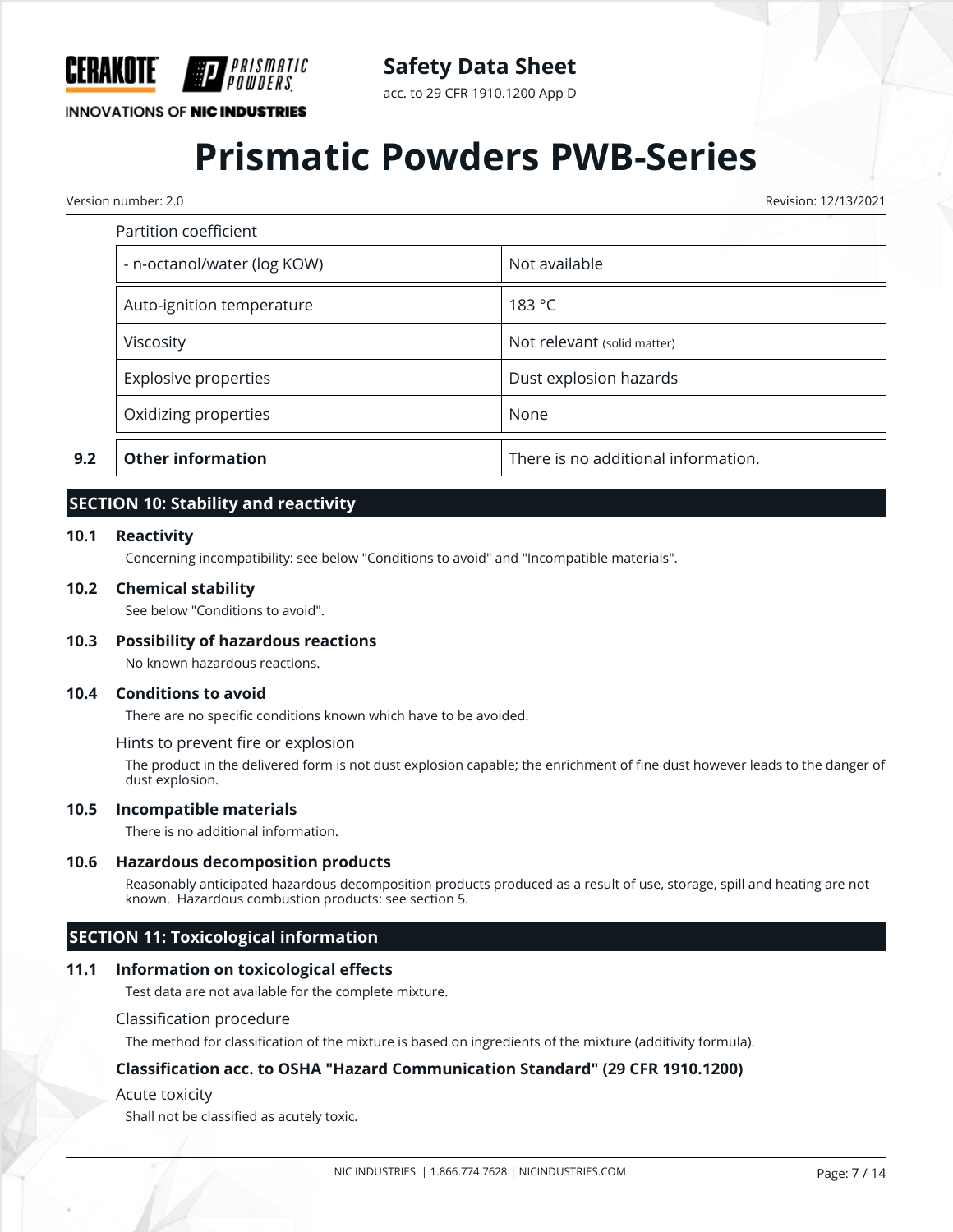

acc. to 29 CFR 1910.1200 App D

# **INNOVATIONS OF NIC INDUSTRIES**

# **Prismatic Powders PWB-Series**

Version number: 2.0 Revision: 12/13/2021

# Skin corrosion/irritation

Shall not be classified as corrosive/irritant to skin.

#### Serious eye damage/eye irritation

Shall not be classified as seriously damaging to the eye or eye irritant.

#### Respiratory or skin sensitization

Shall not be classified as a respiratory or skin sensitizer.

#### Germ cell mutagenicity

Shall not be classified as germ cell mutagenic.

## Carcinogenicity

May cause cancer.

# IARC Monographs on the Evaluation of Carcinogenic Risks to Humans

| Name of substance <b>\</b> | <b>CAS No</b> | <b>Classification</b> | <b>Number</b> |
|----------------------------|---------------|-----------------------|---------------|
| Carbon black               | 1333-86-4     | 2B                    |               |
| Titanium dioxide           | 13463-67-7    | 2B                    |               |

#### Legend

2B Possibly carcinogenic to humans

| National Toxicology Program (United States): Report on Carcinogens |               |                                  |                           |  |  |  |  |
|--------------------------------------------------------------------|---------------|----------------------------------|---------------------------|--|--|--|--|
| Name of substance                                                  | <b>CAS No</b> | <b>Classification</b>            | <b>Number</b>             |  |  |  |  |
| Carbon black                                                       | 1333-86-4     | Known to be human<br>carcinogens | 1st Report on Carcinogens |  |  |  |  |

## Reproductive toxicity

Shall not be classified as a reproductive toxicant.

#### Specific target organ toxicity - single exposure

Shall not be classified as a specific target organ toxicant (single exposure).

## Specific target organ toxicity - repeated exposure

Shall not be classified as a specific target organ toxicant (repeated exposure).

## Aspiration hazard

Shall not be classified as presenting an aspiration hazard.

# **SECTION 12: Ecological information**

## **12.1 Toxicity**

Shall not be classified as hazardous to the aquatic environment.

## **12.2 Persistence and degradability**

Data are not available.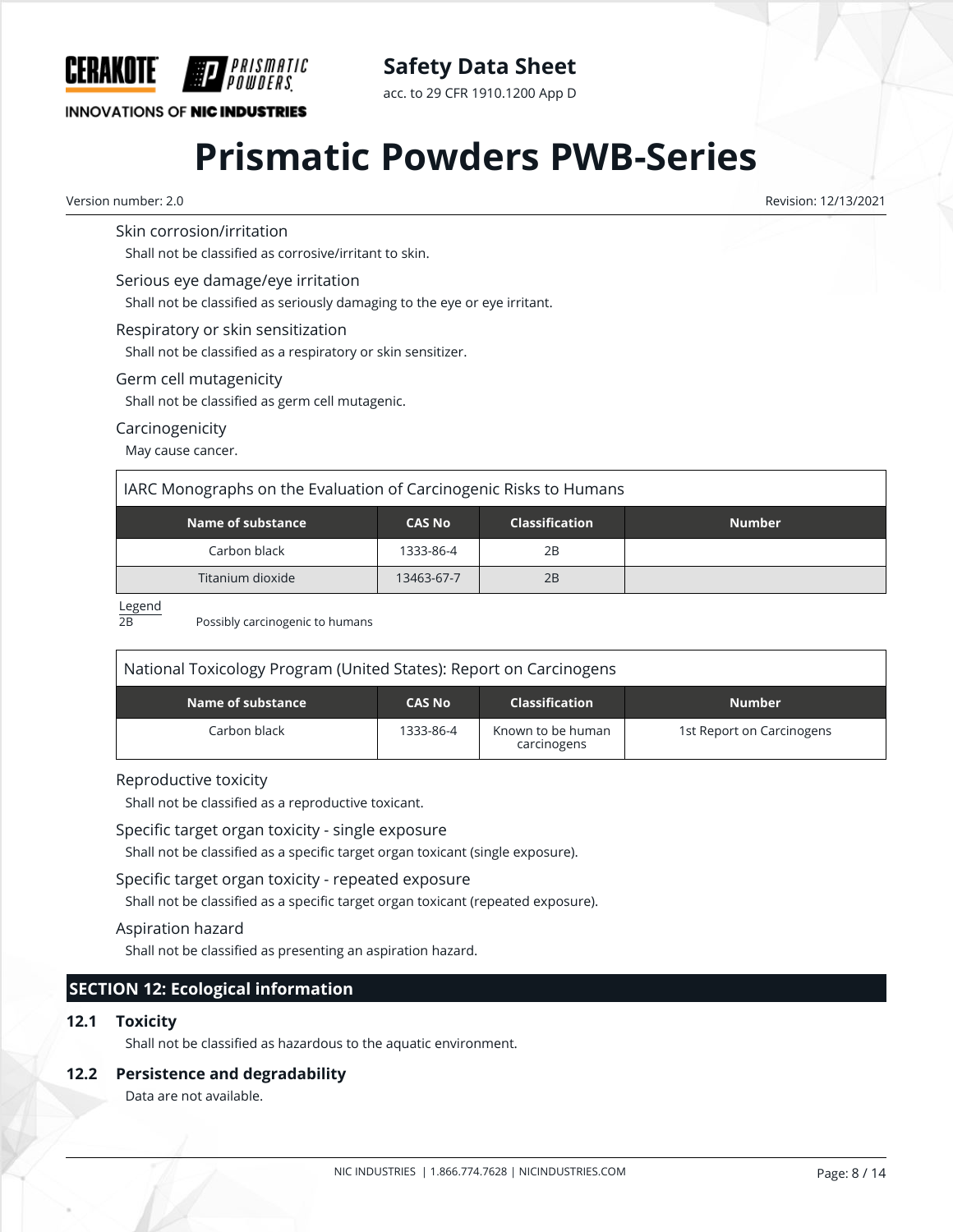

acc. to 29 CFR 1910.1200 App D

# **INNOVATIONS OF NIC INDUSTRIES**

# **Prismatic Powders PWB-Series**

Version number: 2.0 Revision: 12/13/2021

**12.3 Bioaccumulative potential**

Data are not available.

- **12.4 Mobility in soil** Data are not available.
- **12.5 Results of PBT and vPvB assessment** Data are not available.
- **12.6 Endocrine disrupting properties**

None of the ingredients are listed.

**12.7 Other adverse effects**

Data are not available.

# **SECTION 13: Disposal considerations**

## **13.1 Waste treatment methods**

Sewage disposal-relevant information Do not empty into drains. Avoid release to the environment. Refer to special instructions/safety data sheets.

## Waste treatment of containers/packages

Completely emptied packages can be recycled. Handle contaminated packages in the same way as the substance itself.

## **Remarks**

Please consider the relevant national or regional provisions. Waste shall be separated into the categories that can be handled separately by the local or national waste management facilities.

ous goods regulations.

# **SECTION 14: Transport information**

- **14.1 UN number 14.1 UN** number
- **14.2 UN proper shipping name** Not relevant.
- **14.3 Transport hazard class(es)** Not assigned.
- **14.4 Packing group Not assigned. Not assigned.**
- **14.5 Environmental hazards Non-environmentally hazardous acc. to the danger-**
- **14.6 Special precautions for user**

There is no additional information.

**14.7 Transport in bulk according to Annex II of MARPOL and the IBC Code** The cargo is not intended to be carried in bulk.

# **Information for each of the UN Model Regulations**

## **Transport of dangerous goods by road or rail (49 CFR US DOT) - Additional information**

Not subject to transport regulations.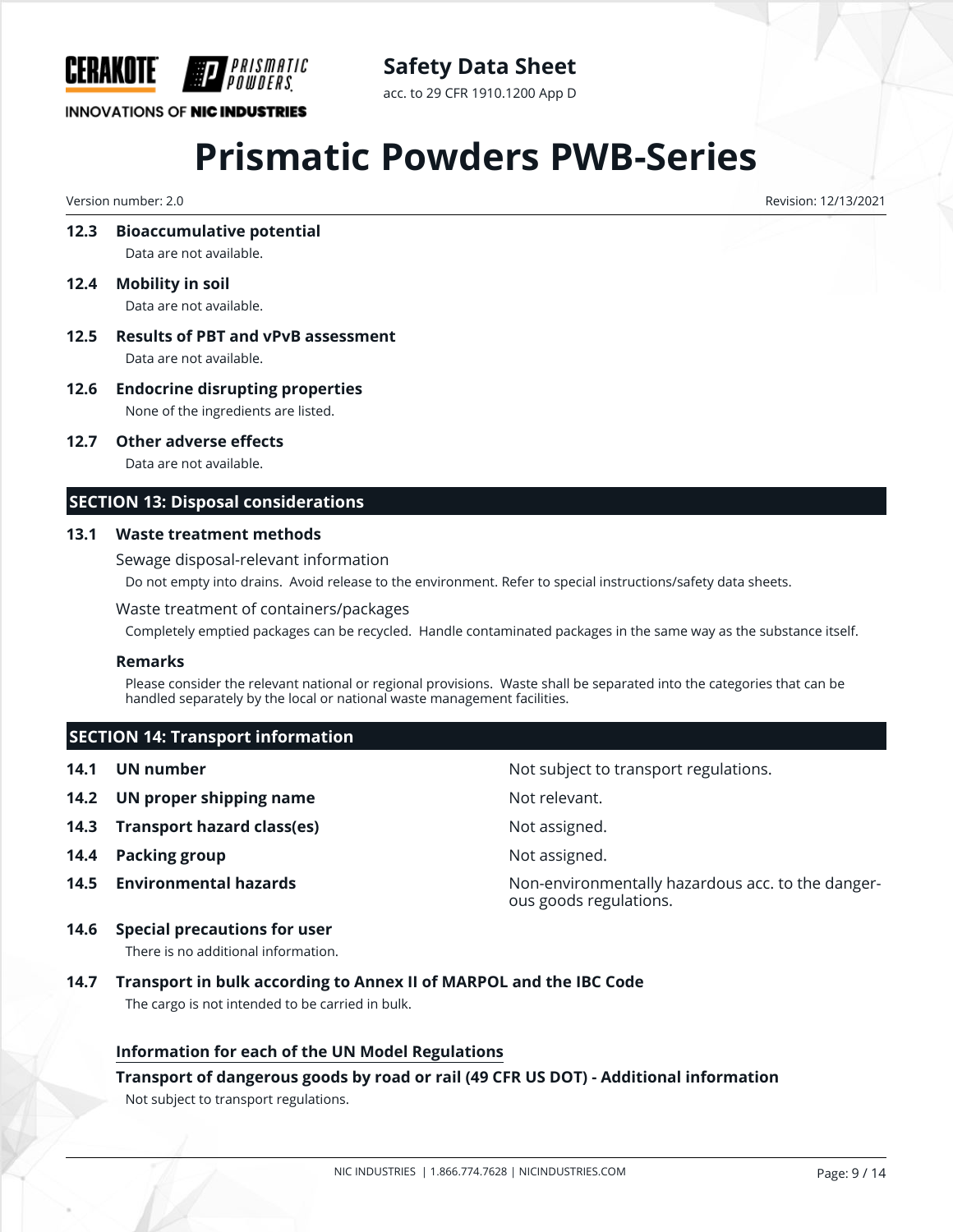

# **Safety Data Sheet** acc. to 29 CFR 1910.1200 App D

# **Prismatic Powders PWB-Series**

Version number: 2.0 Revision: 12/13/2021

**International Maritime Dangerous Goods Code (IMDG) - Additional information** Not subject to IMDG.

**International Civil Aviation Organization (ICAO-IATA/DGR) - Additional information** Not subject to ICAO-IATA.

# **SECTION 15: Regulatory information**

**15.1 Safety, health and environmental regulations specific for the product in question**

## **National regulations (United States)**

**Toxic Substance Control Act (TSCA)** All ingredients are listed.

# **Superfund Amendment and Reauthorization Act (SARA TITLE III )**

- The List of Extremely Hazardous Substances and Their Threshold Planning Quantities (EPCRA Section 302, 304)

None of the ingredients are listed.

- Specific Toxic Chemical Listings (EPCRA Section 313) None of the ingredients are listed.

## **Comprehensive Environmental Response, Compensation, and Liability Act (CERCLA)**

- List of Hazardous Substances and Reportable Quantities (CERCLA section 102a) (40 CFR 302.4) None of the ingredients are listed.

#### **Clean Air Act**

None of the ingredients are listed.

## **Right to Know Hazardous Substance List**

- Toxic or Hazardous Substance List (MA-TURA) None of the ingredients are listed.

#### - Hazardous Substances List (MN-ERTK)

| Name of substance | <b>CAS No</b> | <b>References</b> | <b>Remarks</b> |
|-------------------|---------------|-------------------|----------------|
| Carbon black      | 1333-86-4     | A, N, O, R, *     |                |
| Titanium dioxide  | 13463-67-7    |                   |                |

Legend

Substances which are regulated by OSHA as carcinogens; have been categorized by the ACGIH as either "human carcinogens" or "suspect of carcinogenic potential for man"; have been evaluated by the International Agency for Research on Cancer (IARC) and found to be carcinogens or potential carcinogens; or have been listed as a carcinogen or potential carcinogen in the Annual Report on Carcinogens published by the National Toxicology Program (NTP).

A American Conference of Governmental Industrial Hygienists (ACGIH), "Threshold Limit Values for Chemical Substances and Physical Agents and Biological Exposure Indices for 1992-93", available from ACGIH

N National Institute for Occupational Safety and Health (NIOSH), "Recommendations for Occupational Safety and Health Standards," August 1988, available from NIOSH, Publications Dissemination Office, Division of Standards Development and Technology Transfer O Occupational Safety and Health Administration (OSHA), Safety and Health Standards, Code of Federal Regulations, title 29, part

1910, subpart Z, "Toxic and Hazardous Substances, 1990." General information: Minnesota Department of Labor and Industry, Occupational Safety and Health Division R International Agency for Research on Cancer (IARC) Monographs on the Evaluation of the Carcinogenic Risks to Humans; Overall

Evaluations of Carcinogenicity: An Updating of IARC Monographs Volumes 1 to 42, Supplement 7 (1987). Available from: WHO Publications Centre USA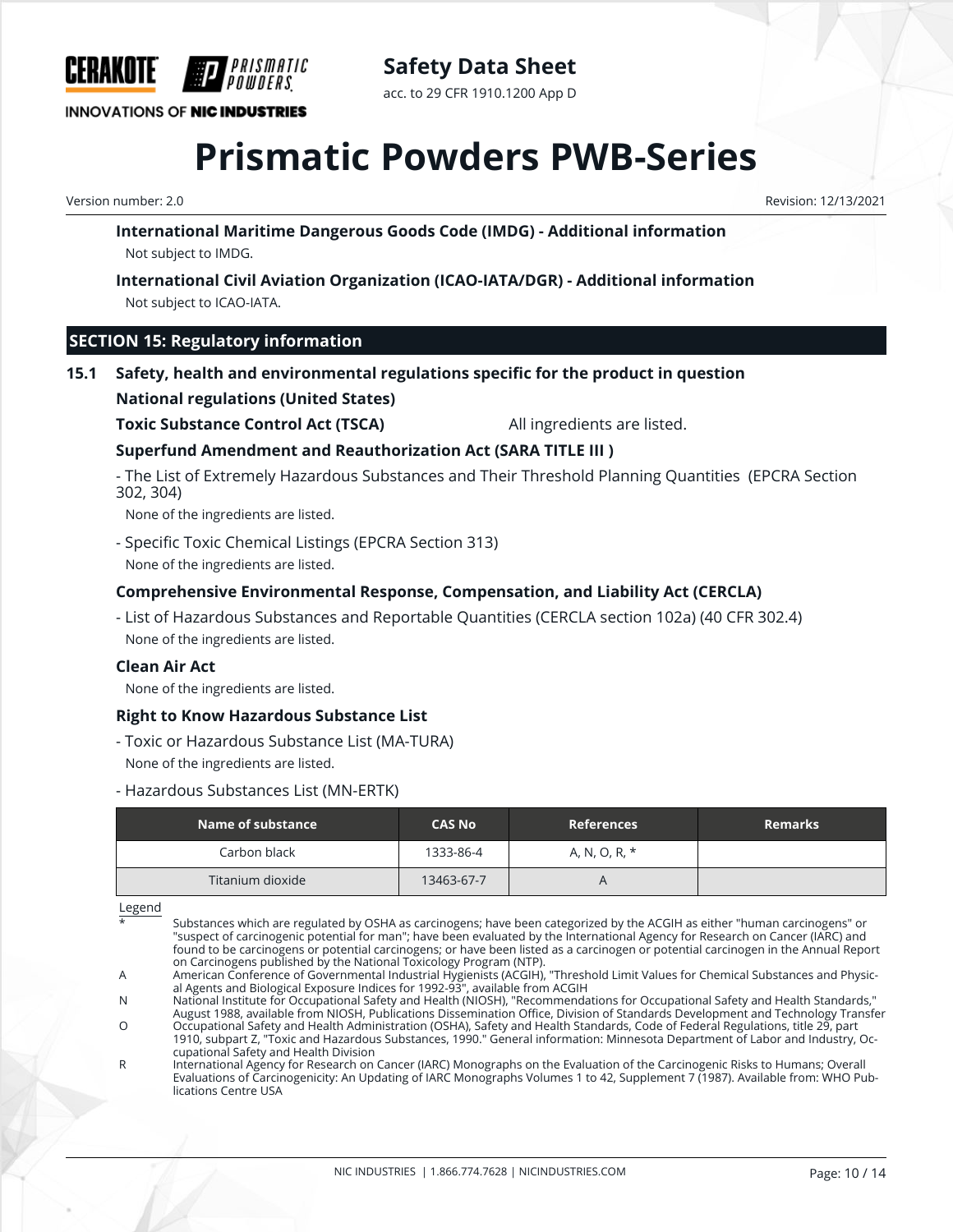

acc. to 29 CFR 1910.1200 App D

**INNOVATIONS OF NIC INDUSTRIES** 

# **Prismatic Powders PWB-Series**

Version number: 2.0 Revision: 12/13/2021

- Hazardous Substance List (NJ-RTK)

| Name of substance | <b>CAS No</b> | <b>Remarks</b> | <b>Classifications</b> |
|-------------------|---------------|----------------|------------------------|
| Carbon black      | 1333-86-4     |                | СA                     |
| Titanium dioxide  | 13463-67-7    |                |                        |

Legend

CA Carcinogenic

# - Hazardous Substance List (Chapter 323) (PA-RTK)

| Name of substance | <b>CAS No</b> | <b>Classification</b> |
|-------------------|---------------|-----------------------|
| Carbon black      | 1333-86-4     |                       |
| Titanium dioxide  | 13463-67-7    |                       |

#### - Hazardous Substance List (RI-RTK)

| Name of substance | <b>CAS No</b> | <b>References</b> |
|-------------------|---------------|-------------------|
| Carbon black      | 1333-86-4     |                   |
| Titanium dioxide  | 13463-67-7    |                   |

Legend

Toxicity (ACGIH®)

#### **California Environmental Protection Agency (Cal/EPA): Proposition 65 - Safe Drinking Water and Toxic Enforcement Act of 1987**

| Proposition 65 List of chemicals |               |                                                   |                             |
|----------------------------------|---------------|---------------------------------------------------|-----------------------------|
| Name acc. to inventory           | <b>CAS No</b> | <b>Remarks</b>                                    | <b>Type of the toxicity</b> |
| Carbon black                     | 1333-86-4     | airborne, unbound particles of<br>respirable size | Cancer                      |
| Titanium dioxide                 | 13463-67-7    | airborne, unbound particles of<br>respirable size | Cancer                      |

## **Industry or sector specific available guidance(s)**

#### **NFPA® 704**

National Fire Protection Association: Standard System for the Identification of the Hazards of Materials for Emergency Response (United States).

| Category      | Degree of haz-<br>ard | <b>Description</b>                                                                                                         |
|---------------|-----------------------|----------------------------------------------------------------------------------------------------------------------------|
| Flammability  |                       | Material that must be moderately heated or exposed to relatively high ambient temper-<br>atures before ignition can occur. |
| <b>Health</b> | $\Omega$              | Material that, under emergency conditions, would offer no hazard beyond that of ordin-<br>ary combustible material.        |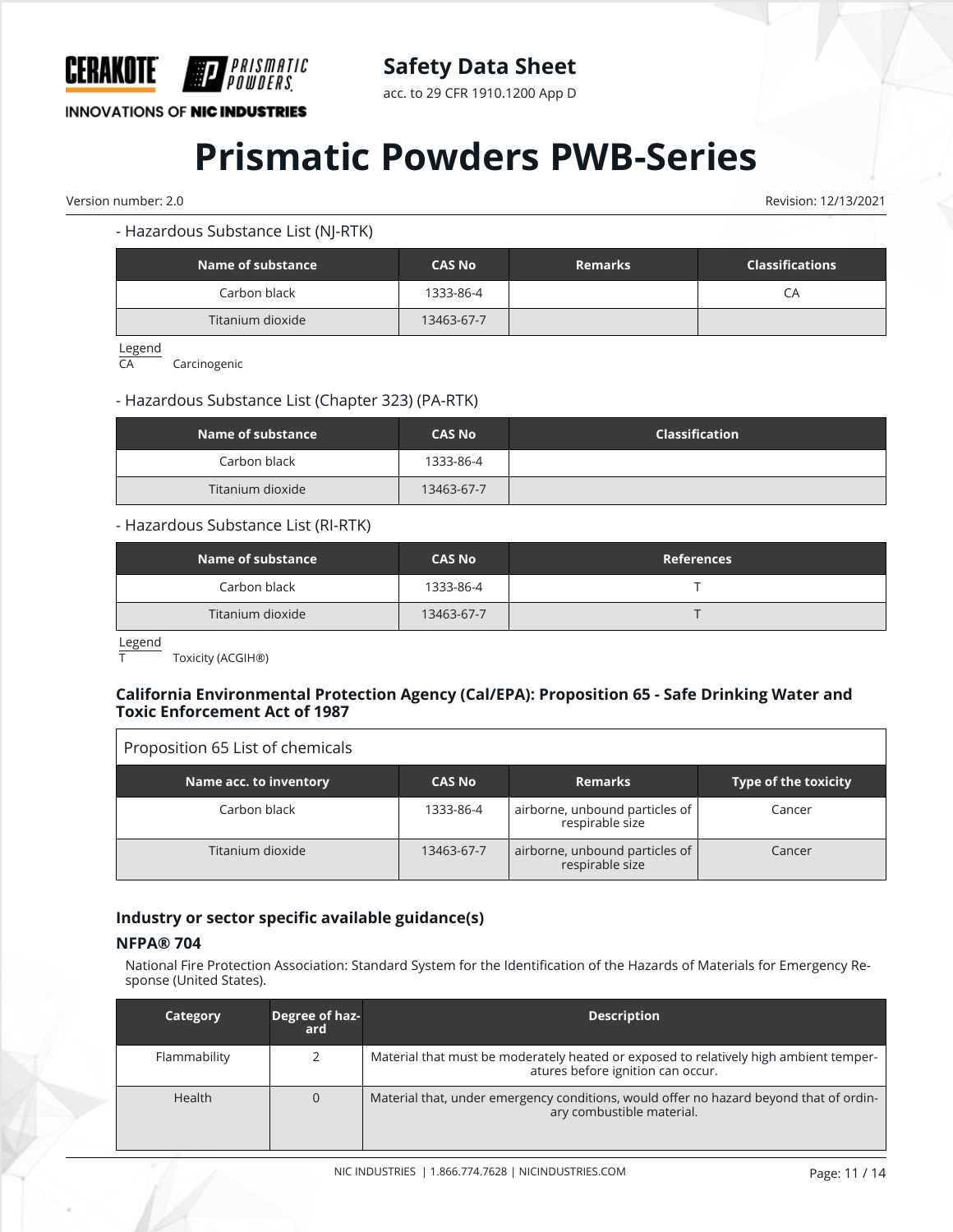

acc. to 29 CFR 1910.1200 App D

**INNOVATIONS OF NIC INDUSTRIES** 

# **Prismatic Powders PWB-Series**

Version number: 2.0 Revision: 12/13/2021

| Category       | Degree of haz-<br>ard | <b>Description</b>                                            |
|----------------|-----------------------|---------------------------------------------------------------|
| Instability    |                       | Material that is normally stable, even under fire conditions. |
| Special hazard |                       |                                                               |

## **National inventories**

| <b>Country</b> | <b>Inventory</b> | <b>Status</b>                   |
|----------------|------------------|---------------------------------|
| AU             | <b>AICS</b>      | All ingredients are listed.     |
| CA             | <b>DSL</b>       | All ingredients are listed.     |
| CN             | <b>IECSC</b>     | All ingredients are listed.     |
| EU             | <b>ECSI</b>      | All ingredients are listed.     |
| EU             | REACH Reg.       | All ingredients are listed.     |
| P              | <b>CSCL-ENCS</b> | Not all ingredients are listed. |
| JP             | <b>ISHA-ENCS</b> | Not all ingredients are listed. |
| <b>KR</b>      | <b>KECI</b>      | All ingredients are listed.     |
| <b>MX</b>      | <b>INSQ</b>      | All ingredients are listed.     |
| NZ             | <b>NZIOC</b>     | All ingredients are listed.     |
| PH             | <b>PICCS</b>     | All ingredients are listed.     |
| <b>TR</b>      | <b>CICR</b>      | All ingredients are listed.     |
| TW             | <b>TCSI</b>      | All ingredients are listed.     |
| <b>US</b>      | <b>TSCA</b>      | All ingredients are listed.     |

| L |  |
|---|--|
|   |  |

| --o-··-      |                                                                         |
|--------------|-------------------------------------------------------------------------|
| <b>AICS</b>  | Australian Inventory of Chemical Substances                             |
| <b>CICR</b>  | Chemical Inventory and Control Regulation                               |
| CSCL-ENCS    | List of Existing and New Chemical Substances (CSCL-ENCS)                |
| <b>DSL</b>   | Domestic Substances List (DSL)                                          |
| ECSI         | EC Substance Inventory (EINECS, ELINCS, NLP)                            |
| <b>IECSC</b> | Inventory of Existing Chemical Substances Produced or Imported in China |
| <b>INSO</b>  | National Inventory of Chemical Substances                               |
| ISHA-ENCS    | Inventory of Existing and New Chemical Substances (ISHA-ENCS)           |
| KECI         | Korea Existing Chemicals Inventory                                      |
| <b>NZIOC</b> | New Zealand Inventory of Chemicals                                      |
| <b>PICCS</b> | Philippine Inventory of Chemicals and Chemical Substances (PICCS)       |
| REACH Reg.   | REACH registered substances                                             |
| TCSI         | Taiwan Chemical Substance Inventory                                     |
| <b>TSCA</b>  | Toxic Substance Control Act                                             |
|              |                                                                         |

## **15.2 Chemical Safety Assessment**

Chemical safety assessments for substances in this mixture were not carried out.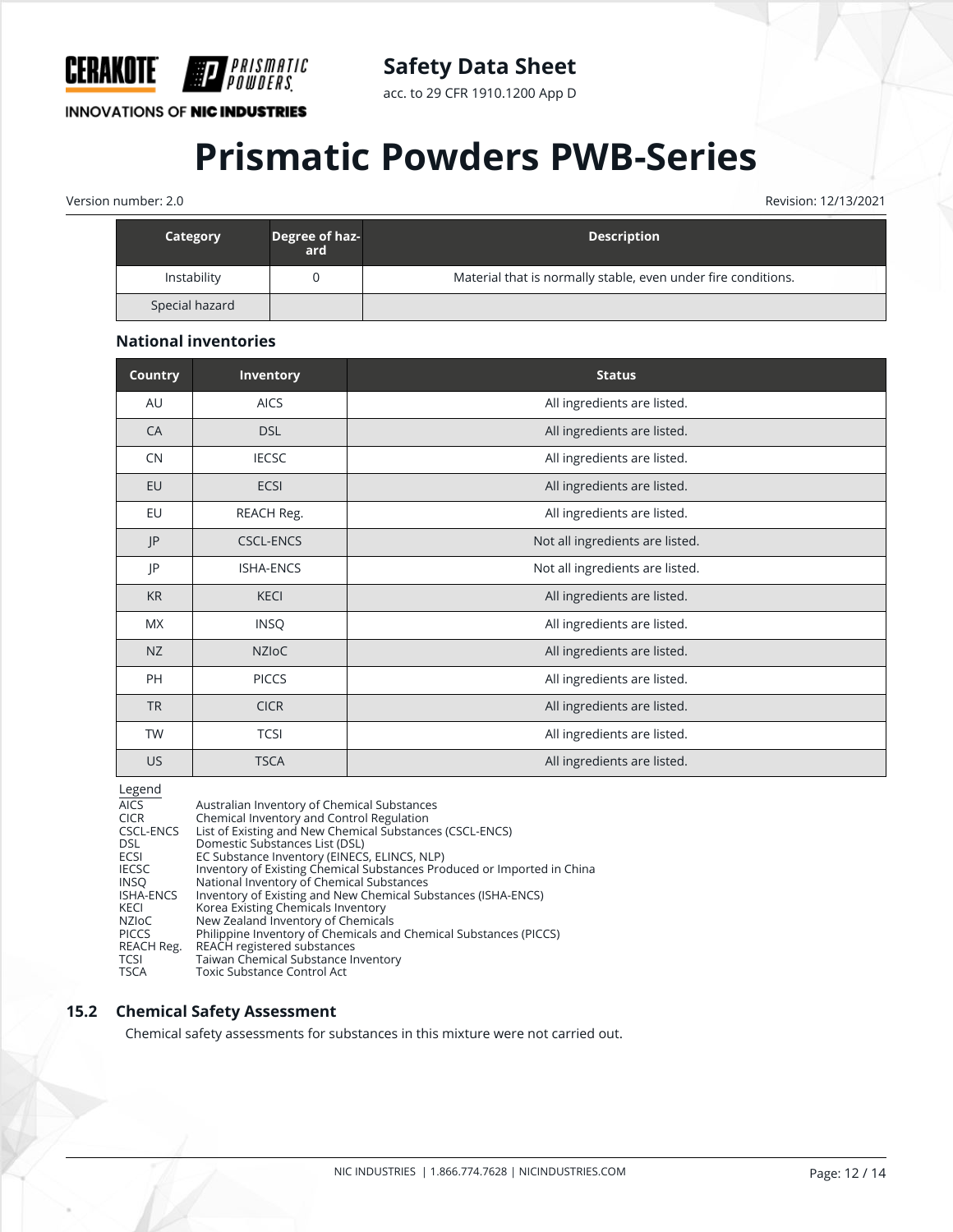

# **Safety Data Sheet**

acc. to 29 CFR 1910.1200 App D

# **Prismatic Powders PWB-Series**

Version number: 2.0 Revision: 12/13/2021

# **SECTION 16: Other information, including date of preparation or last revision**

# **Abbreviations and acronyms**

| Abbr.            | <b>Descriptions of used abbreviations</b>                                                                                                                                                                                                             |
|------------------|-------------------------------------------------------------------------------------------------------------------------------------------------------------------------------------------------------------------------------------------------------|
| 29 CFR 1910.1000 | 29 CFR 1910.1000, Tables Z-1, Z-2, Z-3 - Occupational Safety and Health Standards: Toxic and Hazardous Sub-<br>stances (permissible exposure limits)                                                                                                  |
| 49 CFR US DOT    | 49 CFR U.S. Department of Transportation                                                                                                                                                                                                              |
| <b>ACGIH®</b>    | American Conference of Governmental Industrial Hygienists                                                                                                                                                                                             |
| ACGIH® 2021      | From ACGIH®, 2021 TLVs® and BEIs® Book. Copyright 2021. Reprinted with permission. Information on the<br>proper use of the TLVs® and BEIs®: http://www.acgih.org/tlv-bei-guidelines/policies-procedures-presenta-<br>tions/tlv-bei-position-statement |
| Cal/OSHA PEL     | California Division of Occupational Safety and Health (Cal/OSHA): Permissible Exposure Limits (PELs)                                                                                                                                                  |
| CAS              | Chemical Abstracts Service (service that maintains the most comprehensive list of chemical substances)                                                                                                                                                |
| Ceiling-C        | Ceiling value                                                                                                                                                                                                                                         |
| <b>DGR</b>       | Dangerous Goods Regulations (see IATA/DGR)                                                                                                                                                                                                            |
| <b>EINECS</b>    | European Inventory of Existing Commercial Chemical Substances                                                                                                                                                                                         |
| <b>ELINCS</b>    | European List of Notified Chemical Substances                                                                                                                                                                                                         |
| <b>IARC</b>      | International Agency for Research on Cancer                                                                                                                                                                                                           |
| <b>IATA</b>      | International Air Transport Association                                                                                                                                                                                                               |
| <b>IATA/DGR</b>  | Dangerous Goods Regulations (DGR) for the air transport (IATA)                                                                                                                                                                                        |
| <b>ICAO</b>      | International Civil Aviation Organization                                                                                                                                                                                                             |
| <b>IMDG</b>      | International Maritime Dangerous Goods Code                                                                                                                                                                                                           |
| <b>MARPOL</b>    | International Convention for the Prevention of Pollution from Ships (abbr. of "Marine Pollutant")                                                                                                                                                     |
| <b>NIOSH REL</b> | National Institute for Occupational Safety and Health (NIOSH): Recommended Exposure Limits (RELs)                                                                                                                                                     |
| <b>NLP</b>       | No-Longer Polymer                                                                                                                                                                                                                                     |
| <b>OSHA</b>      | Occupational Safety and Health Administration (United States)                                                                                                                                                                                         |
| <b>PBT</b>       | Persistent, Bioaccumulative and Toxic                                                                                                                                                                                                                 |
| PEL              | Permissible exposure limit                                                                                                                                                                                                                            |
| ppm              | Parts per million                                                                                                                                                                                                                                     |
| <b>RTECS</b>     | Registry of Toxic Effects of Chemical Substances (database of NIOSH with toxicological information)                                                                                                                                                   |
| <b>STEL</b>      | Short-term exposure limit                                                                                                                                                                                                                             |
| <b>TLV®</b>      | <b>Threshold Limit Values</b>                                                                                                                                                                                                                         |
| <b>TWA</b>       | Time-weighted average                                                                                                                                                                                                                                 |
| vPvB             | Very Persistent and very Bioaccumulative                                                                                                                                                                                                              |